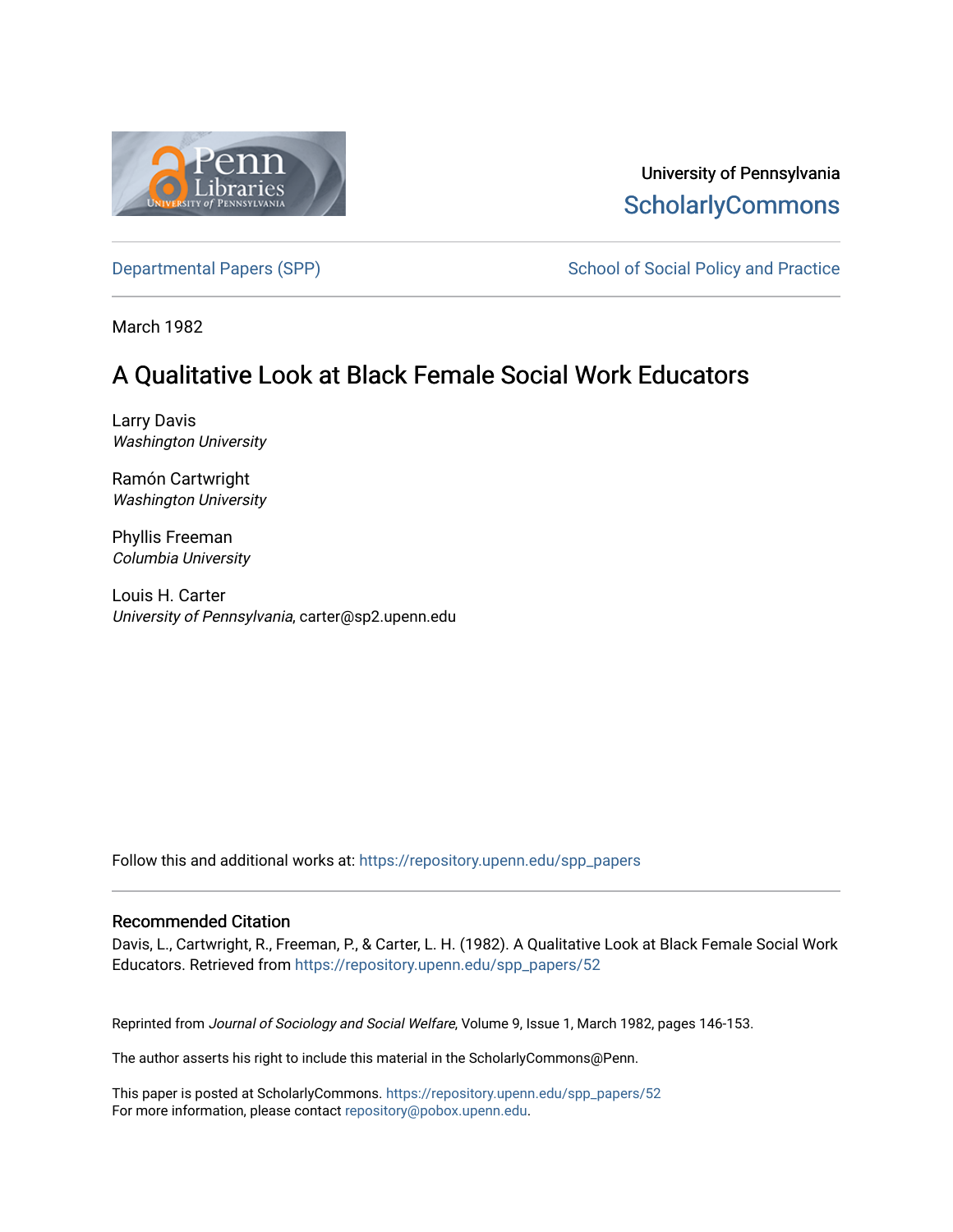## A Qualitative Look at Black Female Social Work Educators

## Abstract

This article reports the finding of a research effort which attempted to assess the qualitative experience of black female faculty in schools of social work. The data reported is part of a larger data set collected on social work faculty as a whole. The authors report some basic demographics on black females, but focus mainly on the roles that these women perform in schools of social work and how satisfied they are in these positions. It appears that significant numbers of black female faculty members are on "soft money" with fewer teaching Social Policy and Administration courses than might be expected. As a group these females are less satisfied with their academic positions than are their black male counterparts. However, when "degree held" is controlled for, it is black females without the doctorate who are significantly less satisfied than men. No such relationship was found to exist for males. Finally, the authors attempted, via a regression model, to assess which group of relevant others, faculty, administrators or students, as a function of their interactions, contributed most significantly to the satisfaction levels of black female faculty. Results from these analyses suggest that with respect to intespersonal interactions, white faculty have the greatest affect on the reported job satisfaction levels of black females.

## **Comments**

Reprinted from Journal of Sociology and Social Welfare, Volume 9, Issue 1, March 1982, pages 146-153.

The author asserts his right to include this material in the ScholarlyCommons@Penn.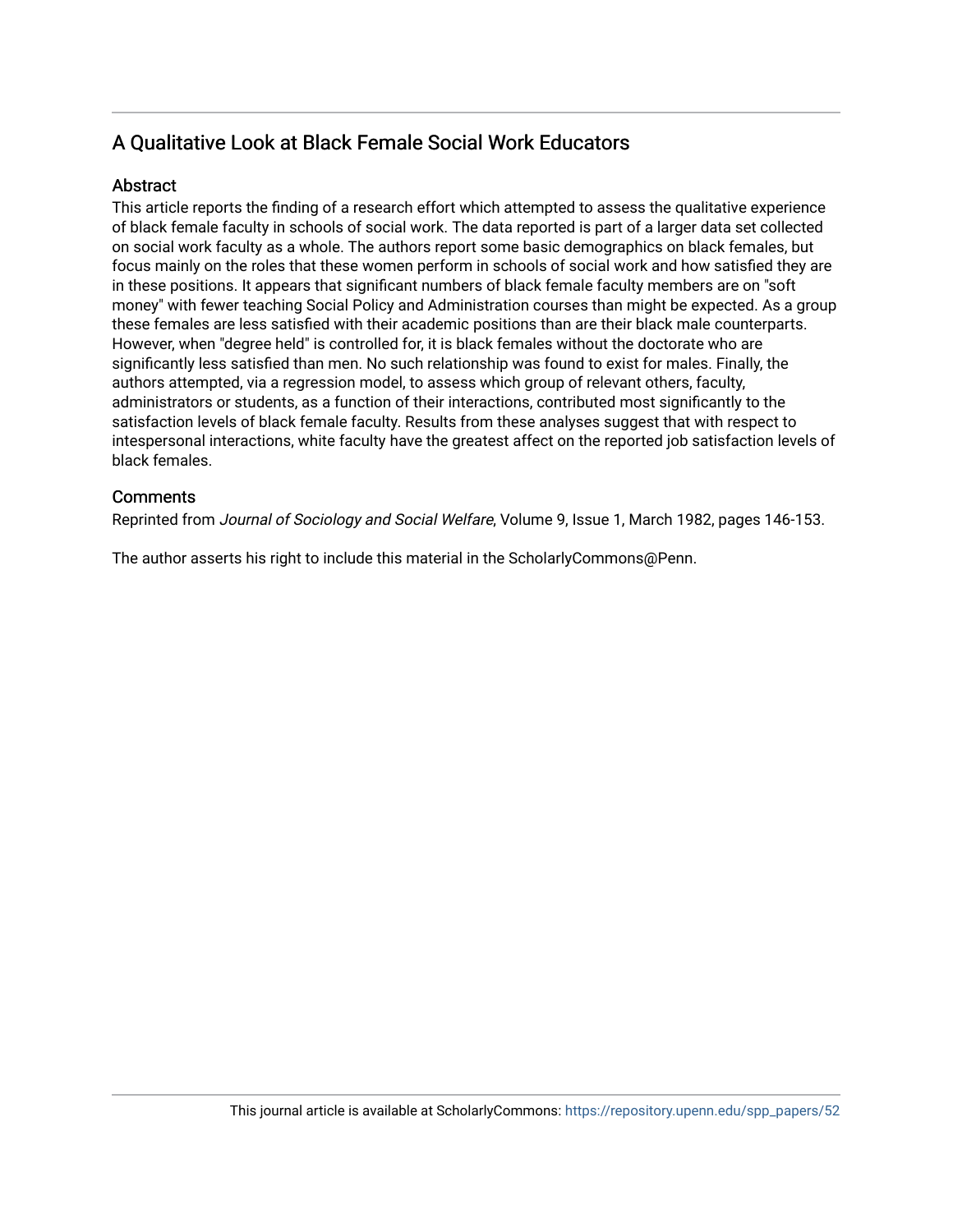#### A Qualitative Look At Black Female Social Work Educators

**By** 

#### Larry Davis, - George Warren Brown School of Social Work

Ramon Cartwright - George Warren Brown School of Social Work

Phyllis Freeman - Columbia School of Social Work

Louis Carter - University of Pennsylvania School of Social Work

#### ABSTRACT

This article reports the finding of a research effort which attempted to **assess** the qualitative experience of black female faculty in schools of social work. The data reported is part of a larger data set collected on social work faculty as a whole. The authors report some basic social work faculty as a whole. demographics on black females, but focus mainly on the roles that these women perform in schools of social work and how satisfied they are in these positions. It appears that significant numbers of black female faculty members are on "soft money" with fewer teaching Social Policy and Administration courses than might be expected. As a **grow** these females are **less** satisfied with their academic positions than are their Mack male counterparts. However, when "degree held" is controlled for, it is black females without the doctorate who are significantly less satisfied than men. No such relationship was found to exist for males. Fimlly, the authors attempted, via a regression model, to assess which **group** of relevant others, faculty, administrators or students, **as** a function of their interactions, contributed most significantly to the satisfaction levels of black female faculty. Results from these analyses suggest that with respect to interpersonal interactions, white faculty have the greatest affect on the reported job satisfaction levels of black females.

Researchers have recently **begun** to pay attention to the difficulties which female faculty experience in academia.<sup>1</sup> Most of this attention has addressed itself to the differentials,in salaries and promotions between. males and females in these schools.<sup>2,3</sup> In contrast, slight attention has been given to the qualitative nature of this professional experience. Indeed very little attention has been given to the qualitative experiences of black female faculty. Despite the Council on Social Work Education's mandate 1234A, which pertains to minority issues and 1234B, which pertains to

The authors wish to thank Professor David Gillespie for his help in the preparation of this manuscript.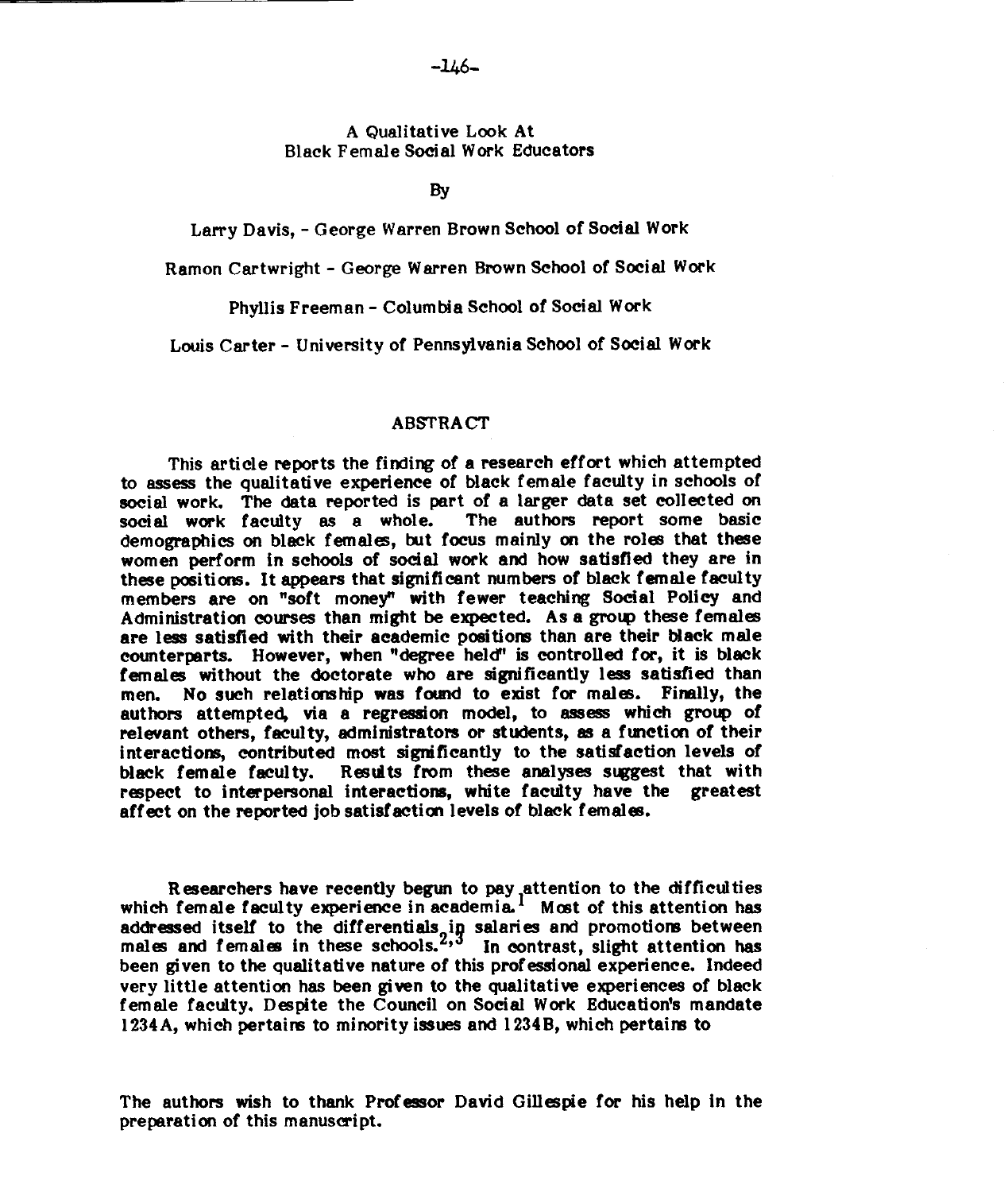women's issues, little is known about the status of black Female Faculty other than mere descriptives, eg. numbers and rank,  $4$  Perhaps as a reaction to the council's mandate there has been, and continues to be, some concern with the recruitment and hiring of minority faculty,<sup>5</sup> but once hired little mention is made of their experiences.

Due to the fact that the concerns of black faculty in general and black female faculty in particular are so rarely given specific attention, we have selected, in this article, to focus on black female faculty, and, to a much lesser extent, on black male faculty. Hence the purpose of this study is to examine a series of dimensions which affect the black female faculty member in academia: the areas in which she works, the tasks she performs, the professional rank and status she occupies, the quality of her relationships with significant others in this workplace, and in general, her satisfaction with academia. It was a principal hope of the researchers that information derived from this study would be of interest and utility to all who are committed to the advancement, retention, and professional growth, of black females as social work educators.

#### The Sample

The data reported here are part of a larger data set collected on both white and black faculty members. The sample was selected from the Council on Social Work Education's (CSWE) 1977 roster of accredited Social The researchers believed that substantive qualitative differences might exist between predominantly white and predominantly black schools of social work; subsequently only black and white faculty members who were listed as working in predominantly white schools of social work were selected. Three hundred and fifty black faculty were identified and included in the total sample from which we received 133 (38%) completed questionnaires, 71 (53%) of whom were female.

Although the return rate was low, our sample closely approximates the total population of black social work faculty. For example, other researchers, notably Rubin and Whitcomb (1978)<sup>6</sup> report that, in 1977, there were 489 black faculty members in graduate schools of social work. Of this number, 55% (268) were female. Our sample contained 53% (71) females. With regard to teaching status, Rubin and Whitcomb found that 78% of the black faculty were full time. The sample reported here is composed of 90% full time personnel. With regard to highest degree obtained, Rubin and Whitcomb reported 69.1% of the total population possessed MA's or MSW's with 30.9% holding DSW's or Ph.D.'s. The present sample is composed of 63% MA's or MSW's and 37% holding DSW's or Ph.D.'s. These findings suggest that the present sample is representative of the overall population of black faculty members in schools of social work.

#### Instrumentation

The survey instrument consisted of a 41 item questionnaire. Twentyfive of the items assessed either demographic or occupational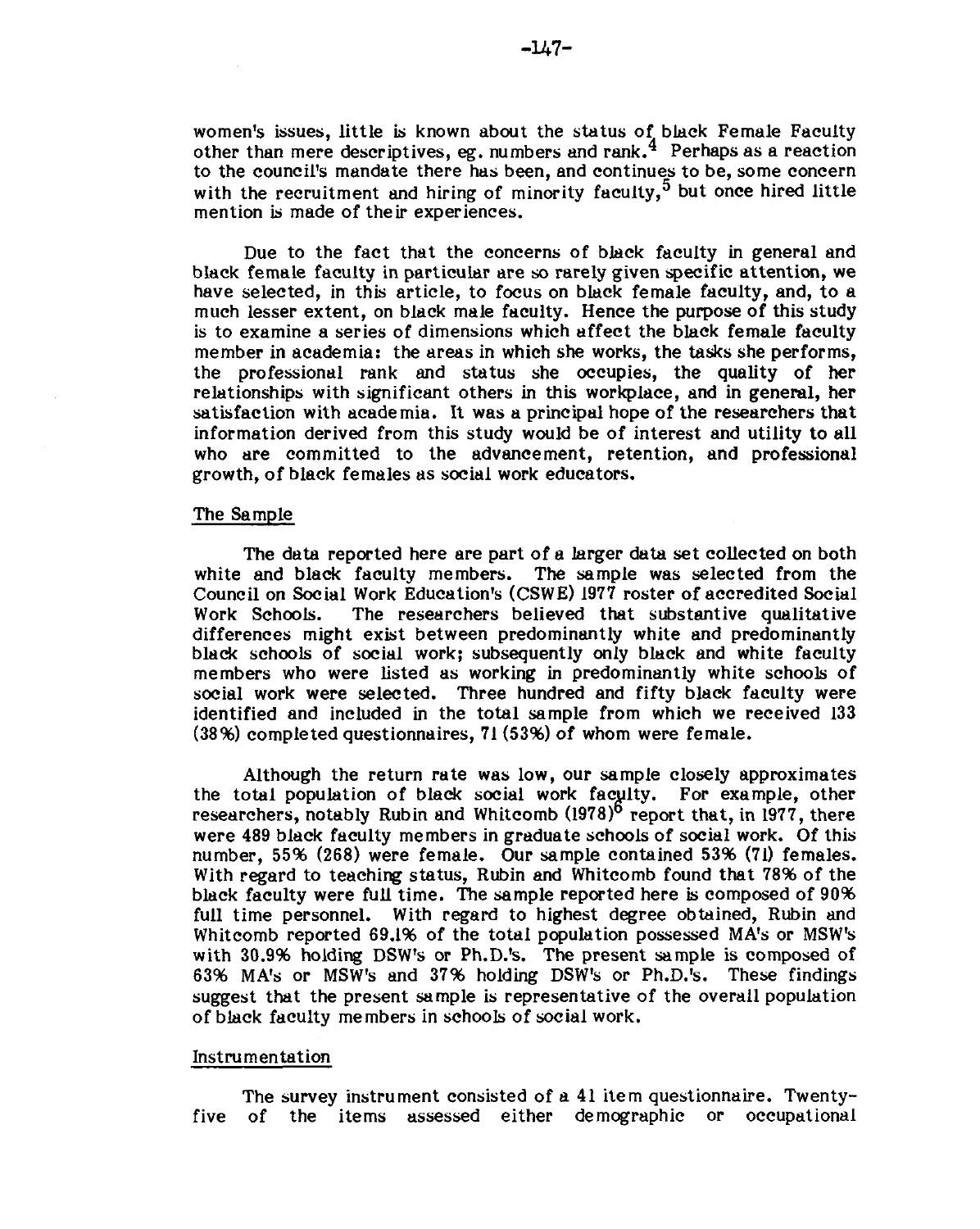characteristics of the respondent, and the remaining 16 items were either direct or indirect assessments of the respondents' level of job satisfaction. On the questions of job satisfaction, respondents were required to make a response on a five-point Likert scale-five representing the highest level of a positive response.

The questionnaire was pre-tested on a small group of black faculty members who were not included in the final sample. While this method was employed to test the wording and format of the questionnaire, no tests were performed to examine specific types of validity or reliability of the questionnaire items. However, given our experience with the However, given our experience with the questionnaire's pre-test, it is believed that face validity of the items was achieved in the construction of the instrument. The questionnaire along with a return envelope and a cover letter describing the project was mailed to all potential respondents.

#### Findings and Discussion

Several demographic attributes of black females were assessed. These included age, status on faculty, academic rank and tenure status. The mean age was 44 years with the modal age group being 37-48 years. The majority of female faculty (51%) were assistant professors with slightly over 30% at the associate level or above. With respect to tenure status, 37% of all black female faculty were not on a tenure track despite the fact that 90% were full time faculty. Although Gould's data were collec from the 1972 CSWE Roster, our findings seem consistent with hers<sup>7</sup>,8</sup> indicating that approximately 35% of black faculty are on "soft money." Gould suggests, and we agree, that the employment situation for black female faculty is tenuous. Indeed the uncertainty of future or continued employment may be of significantly greater concern for the black female than for the black male as approximately twice as many women (37%) as men (19%) reported being on a non-tenure track.

With regard to work roles, 48% of the black female faculty reported a combination of both classroom teaching and field work as their primary areas of responsibility, with 28% and 10% respectively reporting class or fieldwork only. However, of those black female faculty who reported teaching, the majority (60%) teach practice methods. In contrast only 30% of the black males teach practice courses. Also, noteworthy is the fact that even greater teaching disparities exist between females and males in the macro areas of Social Policy and Administration, with only 9% of the females as compared to 35% of the males teaching such courses. Thus it appears that black female faculty as a group are teaching in what has been considered 'Yraditionally female" areas, namely methods case work, group work, and family treatment. Some research has indicated that disproportionately greater numbers of men than women at the masters level take administration and policy courses'<sup>9</sup> It appears that this division in focus continues to manifest itself even at the university teaching level. Finally, only 6% of black female faculty teach research courses.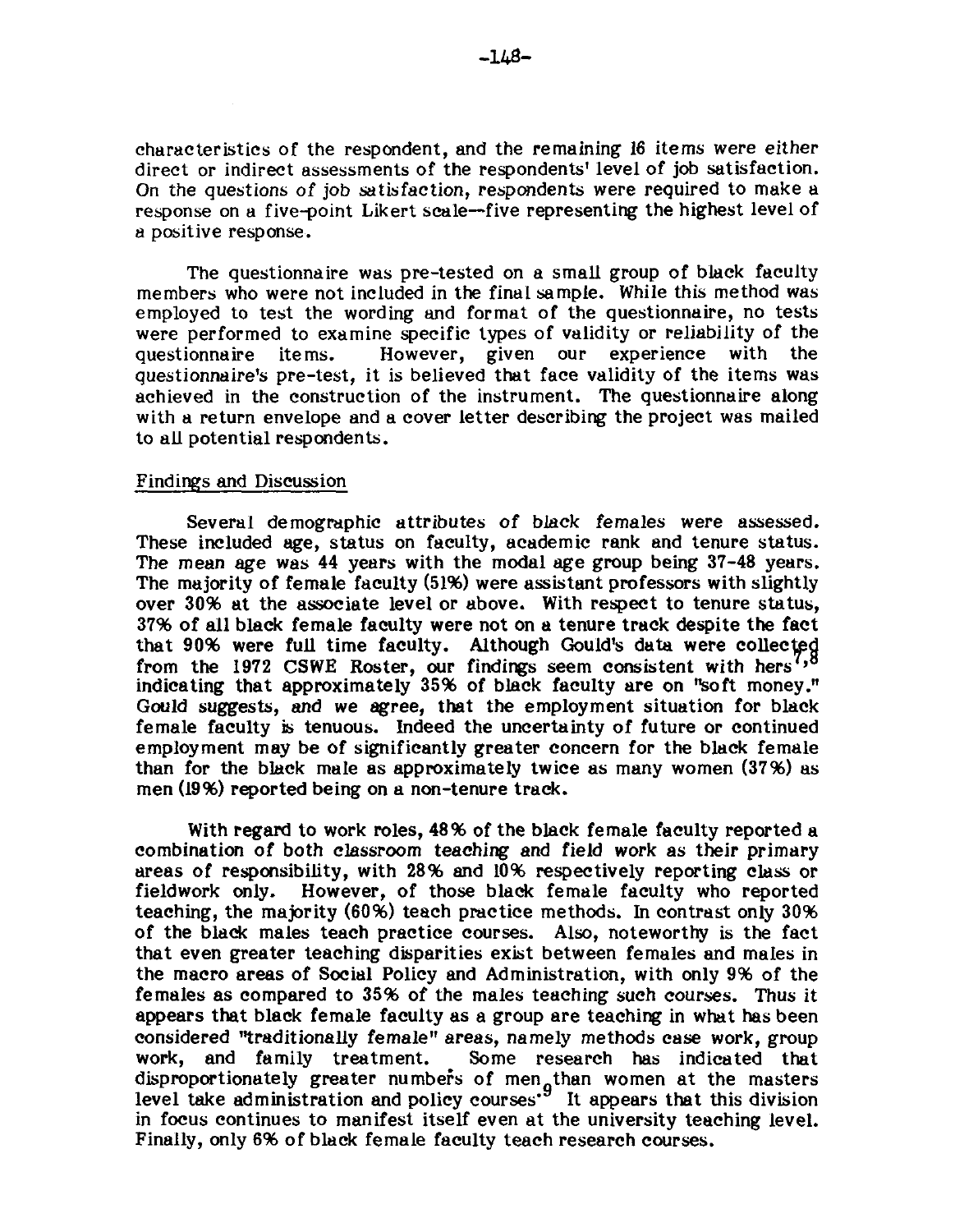Third, we assessed level of job satisfaction for black female faculty. Job satisfaction was assessed by measuring two aspects: An absolute and a relative measure of satisfaction. Individuals were asked:

1) Overall, how satisfied are you with your position in the University College? (an absolute measve) and,

2) In comparison with other faculty members in your department who hold similar positions to your own, what is your level of satisfaction with your position in the university or college? (a relative measure).

The respondents were asked to make a response to these items on a five-point scale with 5 denoting a high degree of satisfaction and 1 denoting a low degree of satisfaction. These two measures summarized the basic dimensions of job satisfaction. Thus, job satisfaction here is the sum of the individual's perceived degree of overall and comparative contentment with their present faculty pasition.

Using these measures of job satisfaction, we found that on a five point Likert scale that females reported a mean of 2.87; an average or moderate level of overall job satisfaction. Similarly, on the comparative measve of job satisfaction, women reported a mean of 2.98, again an average or moderate level of job satisfaction These measures of job satisfaction are in contrast with mean satisfaction levels of black male social work faculty. They reported an overall mean satisfaction level of 3.40 and a comparative mean satisfaction level of 3.53 for job satisfaction. Both of these male satisfaction means were significantly higher than those of women  $(p \lt 0.01)$  and  $(p \lt 0.01)$  respectively. Thus, on both the absolute and relative measures of job satisfaction, the black female appears to be less satisfied than the black male.

Given that other research has found the presence or absence of a doctorate degree to be a significant factor in academic retention and promotion, we hypothesized that it might also affect job satisfaction. Thus we decided to measure faculty levels of job satisfaction while controlling for the highest academic degree obtained This is especially appropriate for our sample in light of the fact than only 26% of the black female faculty hold doctorates compared to 70% of the black males. The results from this analysis suggest that the level of attained degree, master's or doctorate, significantly affects the satisfaction level for black female faculty. That is, significant differences exist between males and females at the **M.S.W.** level with black females having lower levels of reported overall and comparative job satisfaction then black males, (p **.05),**  and (p<.001) respectively. However, black females with doctorates do not differ significantly from black males with doctorates in their reported levels of overall and comparative job satisfaction. Thus, with respect to level of job satisfaction, black f ernale faculty who are without doctorates are at a distinct disadvantage. There appears to be no association between attained academic degree and job satisfaction for black female faculty. In other words, unlike black male faculty, the presence or absence of the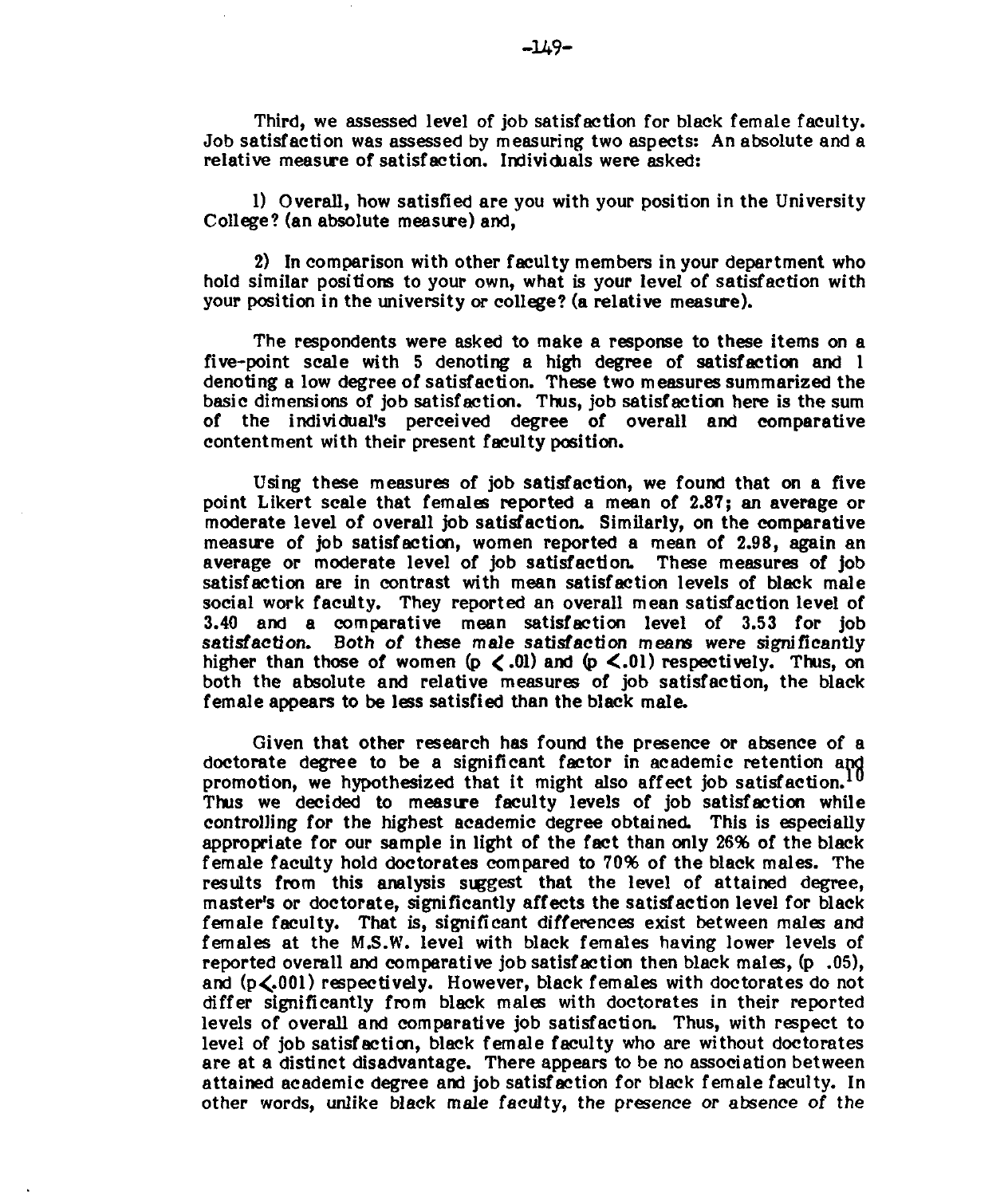doctoral degree appears to significantly influence the satisfaction levels of black female faculty.

It also occurred to us that an individual's level of job satisfaction might in part be a function of how well they perceive themselves as "getting along" with significant others in the work environment. We "getting along" with significant others in the work environment. hypothesized that perceptions of degree of respect from and rapport with others should contribute significantly to how well one feels they "get along" with others. In short, one would expect those persons who perceived themselves as having the best interpersonal relationships with as having the best interpersonal relationships professionally relevant others would also have the highest levels of job satisfaction. In this sense, reported faculty perceptions of respect and rapport were thought to be important determinants of the quality of interpersonal relationships.

Using Likert measures similar to those used to measure overall and comparative satisfaction levels, we asked black faculty to rate on five point scales, with five being the highest, the degree of respect which they perceived themselves as receiving from others, i.e., black and white faculty, administrators, and students. Similarly they were also asked to rate the degree of rapport which they perceived themselves as having with these persons.

In an effort to assess the contributions of each of these groups to the reported job satisfaction levels of black female faculty, a linear regression model was utilized. The two measures of job satisfaction (overall and comparative), were combined into one score as were the two measures of interpersonal interactions. Thus, in the regression equation, job Thus, in the regression equation, job satisfaction (overall and comparative) was the dependent variable, and the independent variable the respondents perceived degree of interpersonal interaction (respect and rapport) with black and white faculty, administrators, and students.

For the black female faculty members, the multiple correlation produced by the six independent interpersonal variables of black and white faculty, administrators and students was **.63.** This multiple correlation value was found to be significant at the  $.05$  level ( $F = 5.85$  with 6 and 54 degrees of freedom). Therefore, approximately **39%** of a black female's degree of **job** satisfaction can be explained or predicted by her perceptions of the quality of interpersonal interactions or how well she perceived herself as "getting along" with these six groups of significant others. Of the six independent variables included in the regression equation, we concentrated on the three most powerful as predictors of job satisfaction since these variables account for the majority of the variance in the dependent variable.

The findings indicate that the quality of interpersonal interaction (perceived respect and rapport) with white faculty members was the most powerful predictor of job satisfaction among black female faculty members. The standardized regression coefficient for this independent variable was **.35.**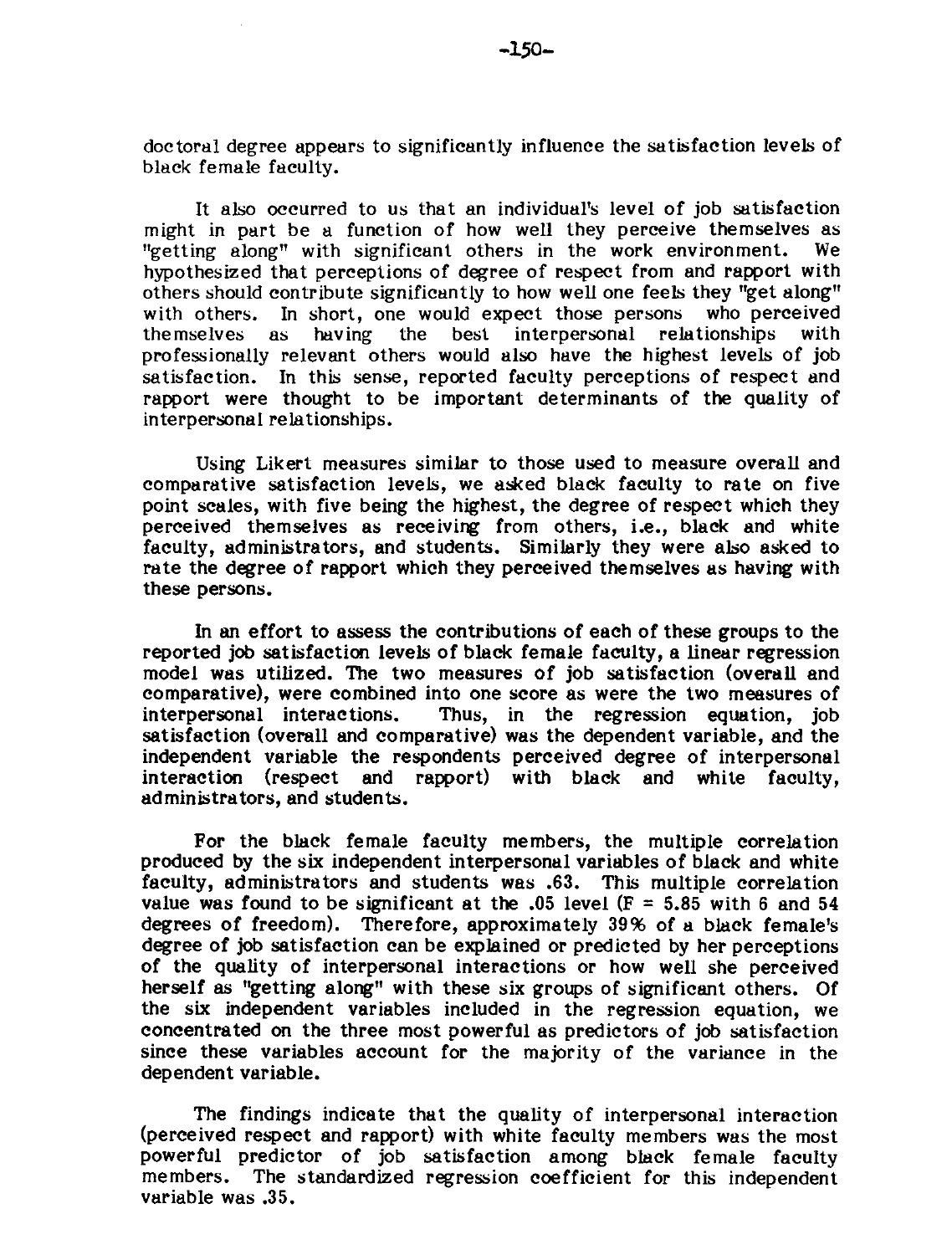The second most powerful predictor of job satisfaction among black female faculty members was the quality of their interpersonal interactions with white administrators. The standardized regression coefficient for this predictor was **.22.** 

Lastly, the third best predictor of job satisfaction among black female faculty members was the quality of their interpersonal interactions with black faculty members. The standardized regression coefficient for this predictor was .17.

Intuitively, it might have been expected that the quality of interpersonal interactions with black faculty administrators and students would have been the most significant determiners of job satisfaction for black female faculty. However, it must be remembered that these data were compiled from black females employed in predominately white schools of social work. Indeed, their minority status suggests at least two reasons why white faculty and administrators and not black faculty and administrators should contribute most significantly to the job satisfaction level of these black faculty members: 1) The greater number of white faculty and administrators with whom they must interact, and 2) the greater positions of power and influence which whites possess in these institutions.

In view of the fact that the majority of respondents reported classroom teaching as their primary task, it may seem surprising that students were not powerful predictors of their job satisfaction. However, given the large numbers of black females who were non-tenured and the fact that students do not generally play an important role in retention and promotion process. their lack of greater student influence is process, their lack of greater student influence is understandable.

#### Summary and Conclusion

The researchers conducted these analyses for the purpose of specifically examining the quality of the work experience of black female faculty in schools of social work. This study was different in focus from what has sometimes been researched in the past, eg. salary, promotion. The foremost intention here was to gain greater insights into the qualitative nature of the black female's professional experience by assessing her obtained level of job satisfaction and the quality of her interpersonal interactions with relevant others. There are a number of points highlighted by this investigation which we feel are instructive for those who are concerned with the enhancement of this group of faculty members.

First, it appears that a third of all black female faculty are in nontenure track positions. As a consequence, it would seem reasonable to assume that the vast majority of those in non-tenure track positions are also probably on "soft money", thereby making their employment situations precarious, especially in light of the existing economic and political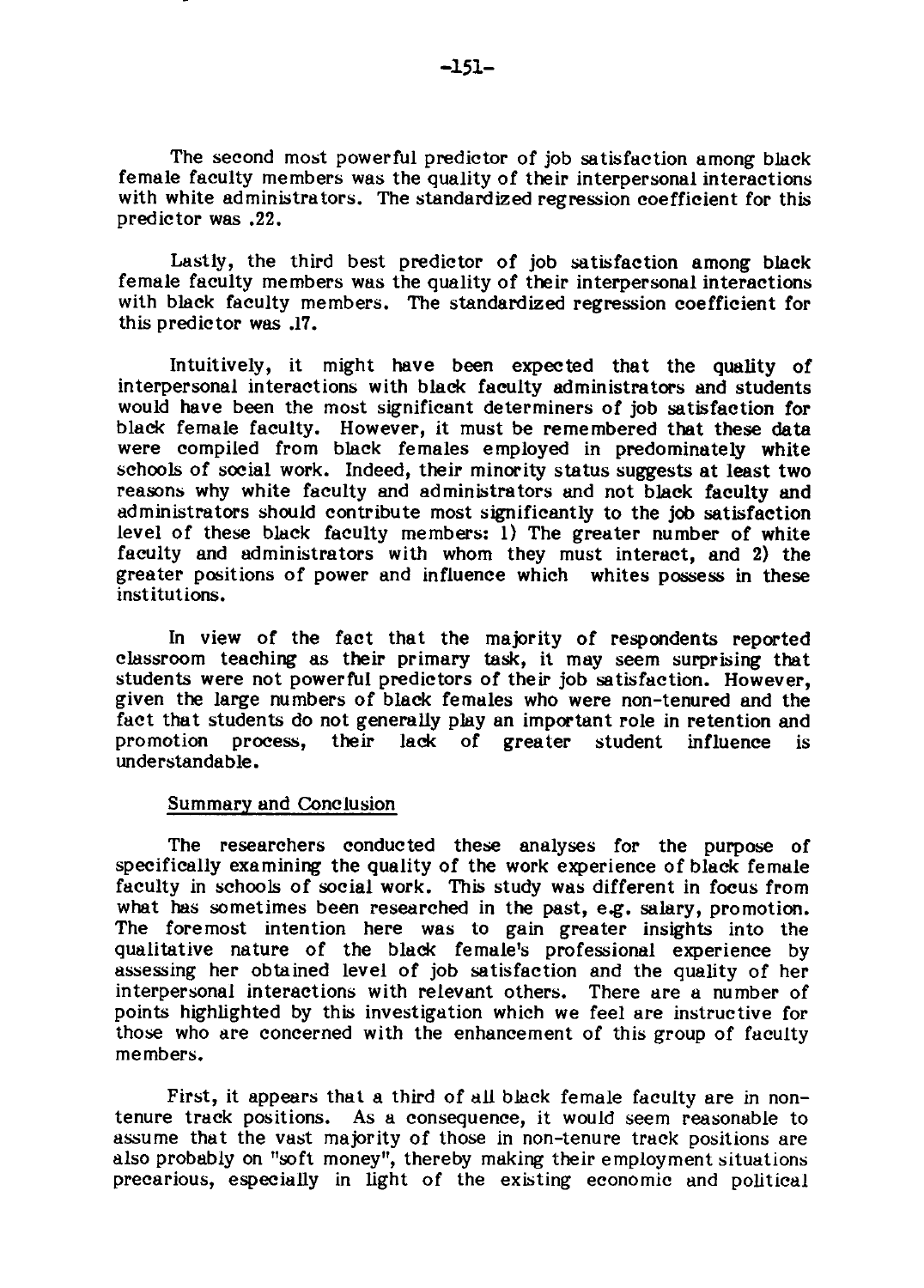currents. This cogent factor must undoubtedly contribute to a sense of anxiety among black female faculty. Surely departmental efforts to increase the number of those on "hard money" would diminish the uncertainty about future employment which this group of faculty must experience. In addition, it seems reasonable to expect that such steps would also increase the degree of personal investiture and commitment these women would be willing to make to their schools.

Second, black females, as a group, appear to be overrepresented in those teaching areas which are sometimes viewed as "traditionally female," i.e., methods courses, and are starkly under-represented in the teaching of macro and research courses. Hence, in an effort to be consistent with the Council on Social Work Education's mandate that, "special efforts shall be made to encourage women to consider these areas of professional practice in which women have been under-represented, $"''$  schools of social work, and indeed the profession, should begin to put forth greater efforts to recruit, graduate, and employ more women who have substantive interests in these areas.

Thirdly, the level of academic degree attained appears to be a critical factor affecting job satisfaction for black female faculty. However, no such relationship appears to exist for black males. suggests that it is possible to be "satisfied" in academia without the doctorate. Hence factors other than degree are apparently influential in affecting how satisfied one can feel in a given academic position. Consequently, efforts to increase job satisfaction of female faculty should not begin and conclude with the insistence that females without doctorates obtain more advanced degrees, since their male counterparts appear to fare well without them.

Fourth, interpersonal interactions, i.e., perceptions of perceived respect and felt rapport with others were intuitively assumed to be important contributors to job satisfaction. Given the large numbers of white faculty and the frequent positions of power they hold as faculty and administrators, it is not surprising, perhaps, to find that job satisfaction among black female faculty members appears to be significantly influenced by their perceived quality of interpersonal interactions with other of faculty.

In conclusion, it was the purpose of this study to obtain insights into the qualitative work experience of a group of female faculty who are also black. It was our hope that the findings of this investigation will be of interest not only to black females who have **an** inherent investment in this topic, but to other educators who also believe that this group of faculty; by their unique status as female and black bring a valuable and much needed perspective to the educational process. The findings from this study suggest that a viable approach to enhancing the experience for black female faculty should include the promotion of academic environments which increase professional security, broaden professional utilization, and bolster and propagate positive interpersonal relations between black female academics and their colleagues.